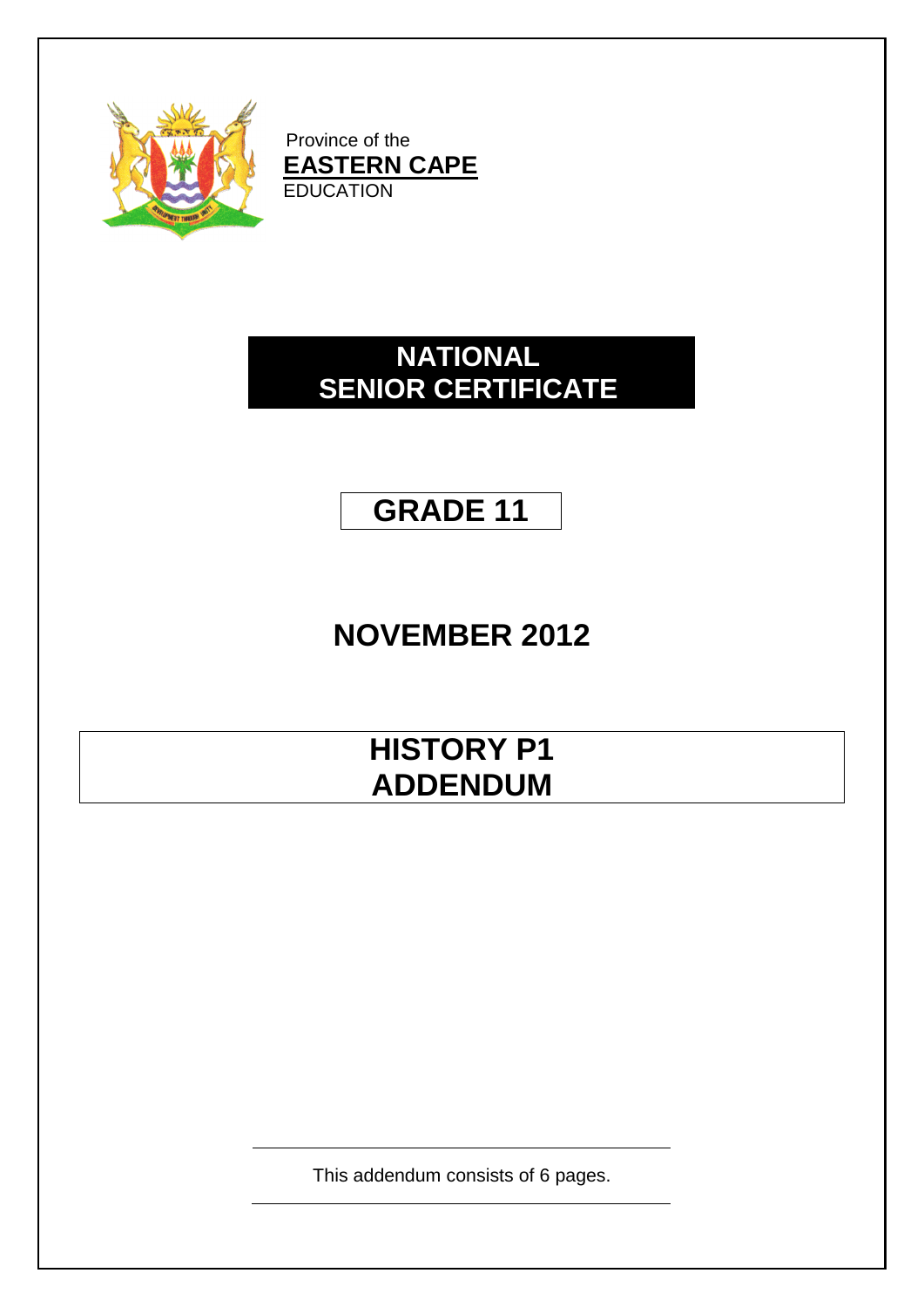#### **QUESTION 1 HOW DID THE FIVE YEAR PLANS TRANSFORM RUSSIA INTO A POWERFUL STATE?**

#### **SOURCE 1A This source tries to explain why Stalin introduced collectivisation of the farms.**

Collectivisation was part of the First Five Year Plan. It was an attempt to get rid of the ownership of land by ordinary people and an attempt to solve the food problem in the Soviet Union. Food rationing had been introduced in 1928 because peasants had begun to hoard (hide) food. Peasants were forced to hand over their farms and work together on giant state-run collectives.

#### **SOURCE 1B**

**The photograph below shows workers on a collective farm in the 1930s.**



#### **SOURCE 1C This source explains the link between agriculture and industrial development.**

By the late 1930s, Stalin could draw up a balance sheet that, from his standpoint, was favourable. From collectivisation, he acquired a reservoir of terrified peasants who would supply him with cheap industrial labour. To some extent, too, he was able to export raw materials in order to pay for imports of industrial machinery. Above all, he put an end to the recurrent crises faced by the state in relation to urban food supplies as the state"s grain collections rose from 10,8 million tons in 1928–9 to 22,8 million tons in 1931–2. After collectivisation, it was the countryside, not the towns, which went hungry if the harvest was bad.

### **SOURCE 1D**

**The source shows the industrial development of Russia under the Five Year Plans.**

| Year                         | 1927 | 1933 | 1937 |
|------------------------------|------|------|------|
| Electricity (000 million kw) |      | 13   | 36   |
| Coal (million tons)          | 35   | 64   | 128  |
| Oil (million tons)           | 12   | 21   | 47   |
| Steel (million tons)         |      |      | 18   |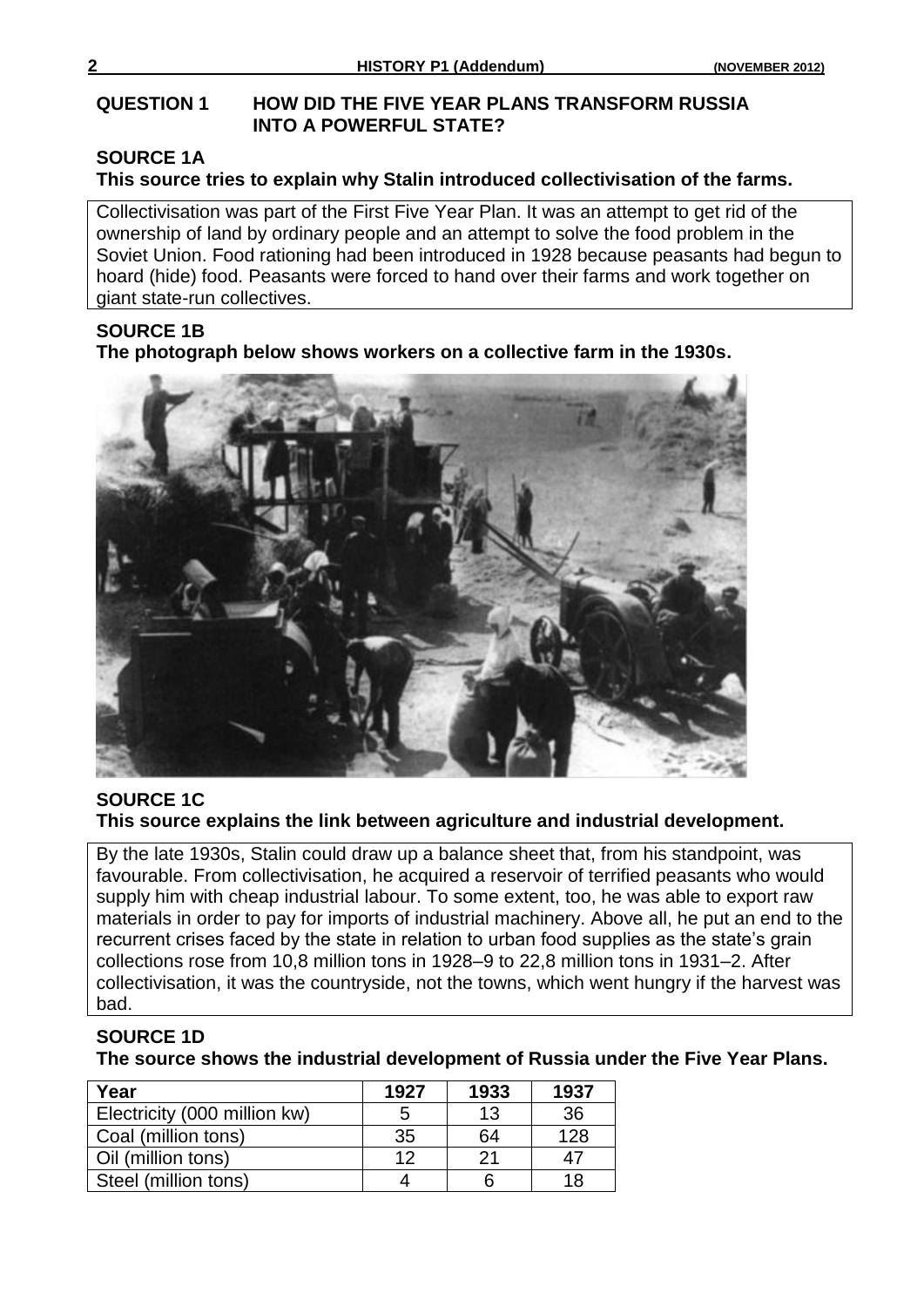#### **QUESTION 2 WHAT FACTORS CONTRIBUTED TO THE PERIOD OF ECONOMIC PROSPERITY IN THE U.S.A. IN THE 1920s?**

#### **SOURCE 2A**

#### **This source outlines the impact of protective tariffs on the U.S. economy.**

The Fordney-McCumber Tariff of 1922 protects particular industries, but its impact on the population is limited. The idea of helping the farmer by giving agriculture greater protection will lead to an increase in the cost of living for the workers, leading to further demands for increased wages. This endless circle could continue until the American people wake up to the idea of helping people to help themselves. The country has prospered mainly because of post-war conditions abroad and not because of the impact of the Fordney-McCumber Tariff.

#### **SOURCE 2B**

#### **This source describes the contribution of credit during the boom years.**

The massive consumer boom was financed largely by easy credit. By 1929 almost \$7 billion worth of goods were sold on credit; this included 75% of cars and half of all household appliances. While credit facilities meant that consumers could buy goods they otherwise could not have afforded, there would be problems if their financial circumstances altered and they had bought too many goods on credit. Everyone was in debt, but there was little concern over this. It seemed in the 1920s that prosperity would go on forever. The period was a time of great optimism.

#### **SOURCE 2C**

#### **This source explains how investing in shares created wealth in America**

In my opinion, the wealth of the country is bound to increase at a very great rate. I am firm in the belief that anyone not only can be rich, but ought to be rich. Prosperity is in the nature of an endless chain and we can break it only by refusing to see what it is. If a man saves \$15 a week and invests it in good, common stocks, and allows the dividends and rights to accumulate, at the end of twenty years he will have at least \$80 000 and an income of around \$400 a month. He will be rich.

#### **SOURCE 2D This source explains the importance of the motor industry within the economy of the U.S.A.**

The boom of the 1920s was built on the foundation of new technology, especially the automobile. Numerous other industries surged forward in the twenties due to this; rubber, steel, oil, road construction, suburban housing, service stations and many others were dependent upon automobile sales. The automobile was absolutely central to the economy. The genuine industrial boom helped to fuel optimism and the belief that anyone could get rich.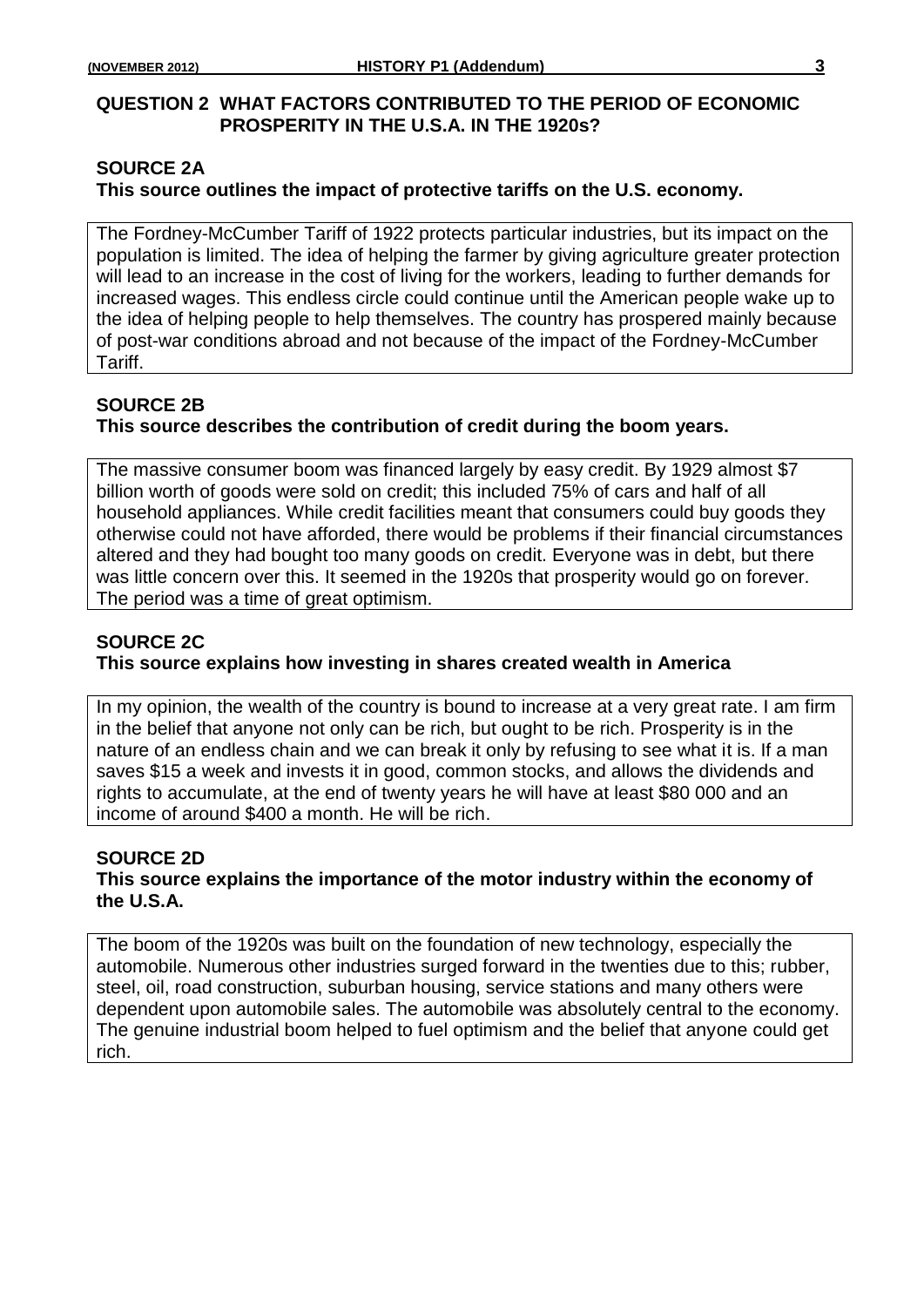#### **QUESTION 3 WHAT WERE THE CAUSES AND NATURE OF COLOURED AND INDIAN NATIONALISM?**

#### **SOURCE 3A**

#### **This source explains why Coloured people identified with African independence and anti-apartheid struggles.**

On coming to power in 1948 the Nationalist government lost no time in addressing the 'coloured question'. Mixed marriages were banned and the Immorality Act of 1950 became the first major Apartheid legislation to deal with relationships 'across the colour bar'. The Act placed a ban on sexual relations between whites and other population groups. The Population Registration Act defined race in terms of physical appearance. These two pieces of legislation would most profoundly affect the lives of Coloured South Africans at the Cape. The Separate Representation of Voters Act of 1951 removed coloured voters from the common voters' roll, and later the Group Areas Act destroyed District Six, a largely coloured residential area of Cape Town.

Franchise issues were not new to the coloured people. In 1905 the coloured community had sent Dr Abdullah Abdurahman, president of the African Peoples Organisation, to London to appeal for a non-racial franchise. By the 1930s, Abdurahman"s policies, based on democratic procedures had become too conservative for many young radical coloured people. Later, when the government proposed a Coloured Affairs Department (CAD), the Anti-CAD was established. In 1943 the group joined with the All African Convention (AAC) to form the Non-European Unity Movement (NEUM).

Even though NEUM remained fairly moderate in policy, co-operation with the AAC illustrated the shift in the coloured people's thinking and the fact that they were now keen to work with other race groups. As a consequence, in 1952 coloured leaders joined the Defiance Campaign and the anti-apartheid resistance struggle.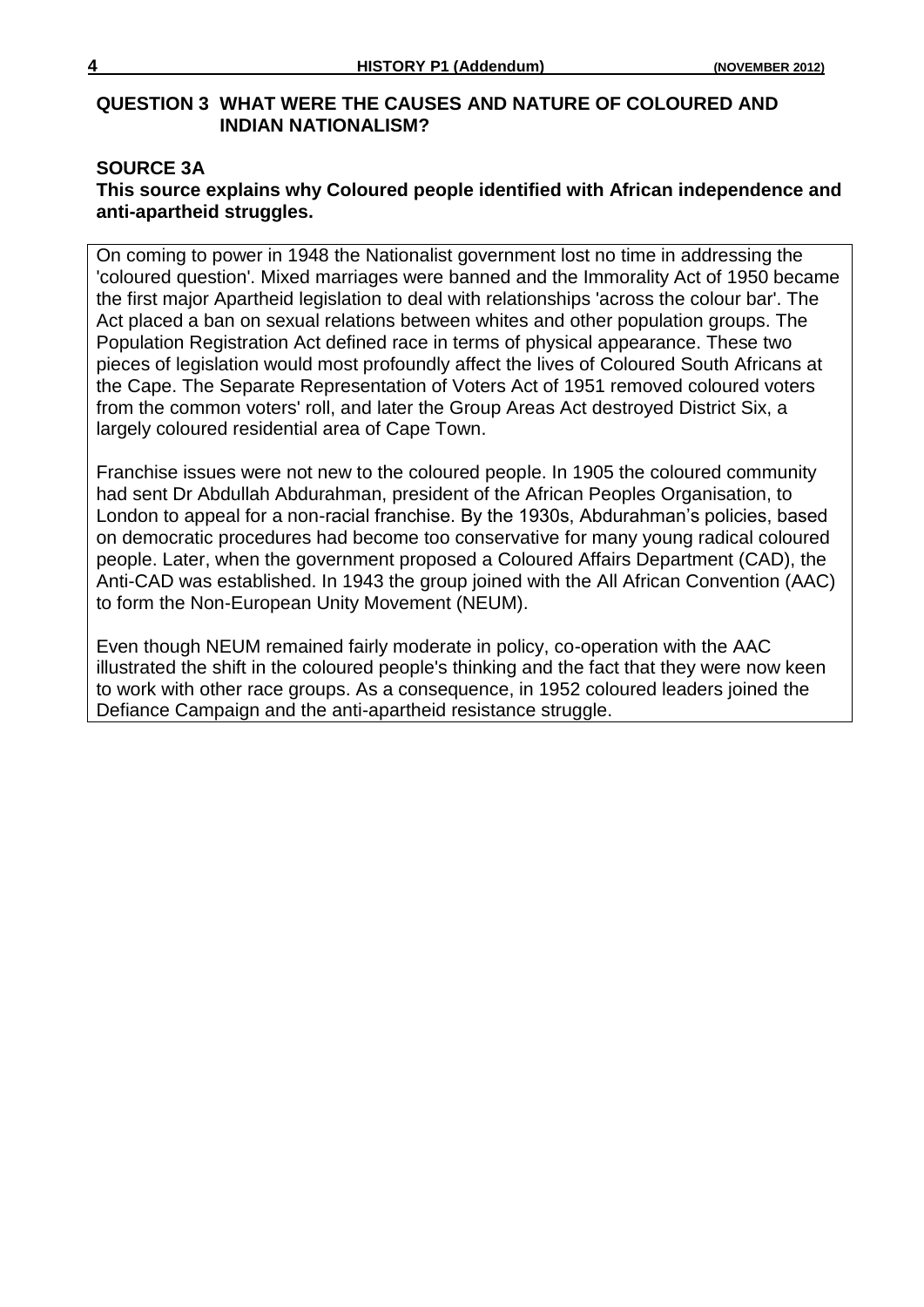#### **SOURCE 3B This source explains how the Group Areas Act affected the people of District Six.**

Many were forced to move to small matchbox houses in large matchbox townships which, with brutal and tactless irony were given names by the authorities such as Hanover Park and Lavender Hill to remind us of the past they had taken away from us. There was one essential difference between the old places and the new ones; District Six had a soul. Its centre held together till it was torn apart. Stained and tarnished as it was it had a soul that held together: The new matchbox conglomerates on the desolate Cape Flats had no soul. The houses were soulless units piled together to form a disparate community that lacked cohesion.



#### **SOURCE 3C**

**This is an adapted extract which deals with the laws passed by the South African government against the Indians..**

"… Indians had acquired a good deal of land in central Durban during the early war years. After the report of the Broome Commission, Parliament passed the Pegging Act of 1943. In 1946 Parliament passed an Act which made the measure permanent. An attempt to placate Indian opinion by offering them representation in Parliament in exchange for the loss of the right to acquire further land was rejected by Indian leaders."